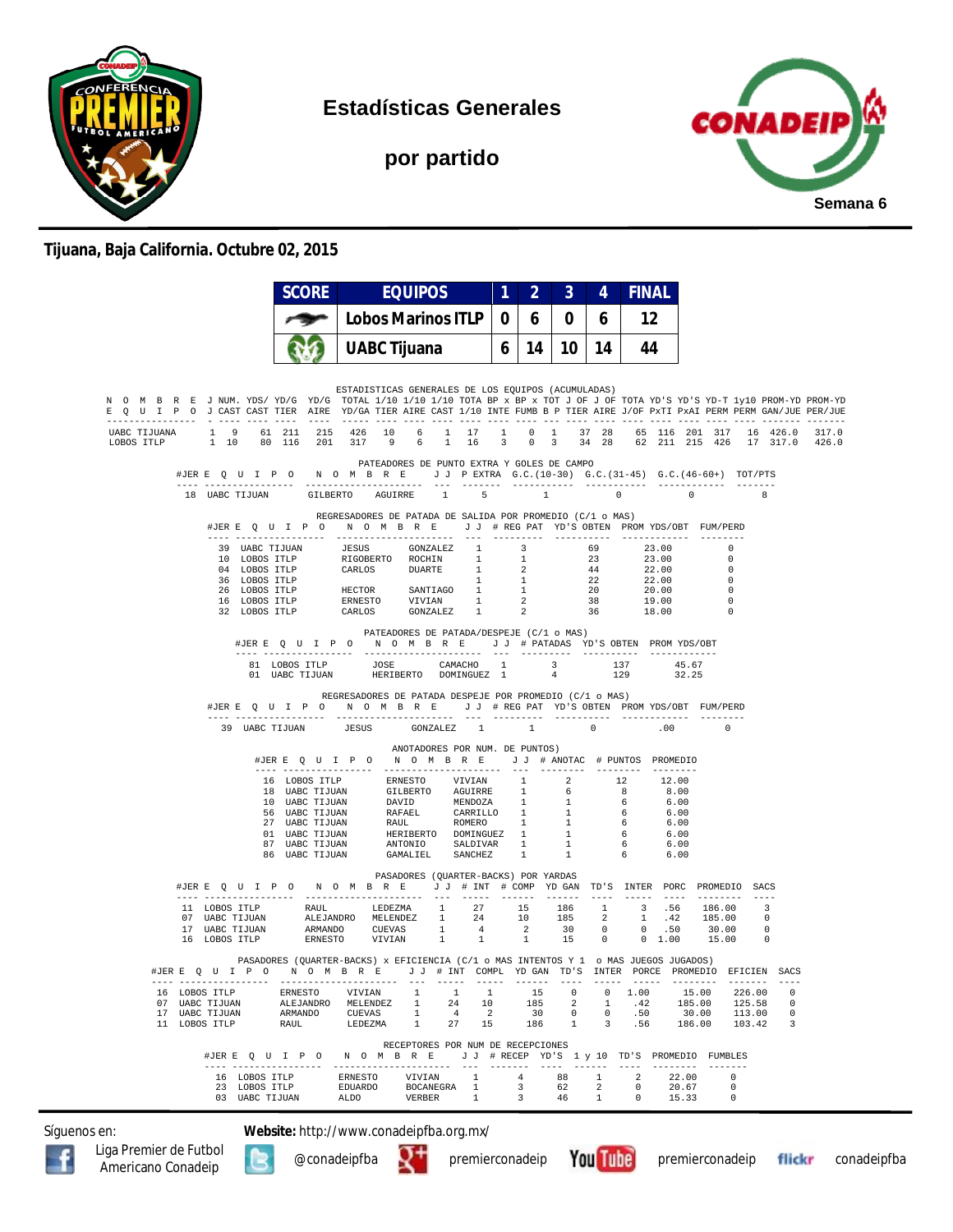







|  |                                          |                                |                |           |                              |                              |                  |                                |                                  |                                                                                                                                                                                                                                                                     |                                                                                                                                                                                          | $\begin{tabular}{cccccccc} 14 & UABC TIJUAN & JAIR & GOMEZ & 1 & 3 & 46 & 3 & 0 & 15.33 & 0 \\ 86 & UABC TIJUAN & GAMALIEL & SANCHEZ & 1 & 2 & 43 & 0 & 1 & 21.50 & 0 \\ 85 & UAC TIJUAN & OMAR & AIVAREZ & 1 & 1 & 38 & 0 & 0 & 38.00 & 0 \\ 32 & LOBOS TTLP & CARCLOS & GONZALEZ & 1 & 7 & 32 & 2 & 0 & 4.57 & 0 \\ 37 & UABC TIJUAN & ANTONIO & SALDIVAR & 1 & 2 & $ |                   |
|--|------------------------------------------|--------------------------------|----------------|-----------|------------------------------|------------------------------|------------------|--------------------------------|----------------------------------|---------------------------------------------------------------------------------------------------------------------------------------------------------------------------------------------------------------------------------------------------------------------|------------------------------------------------------------------------------------------------------------------------------------------------------------------------------------------|-------------------------------------------------------------------------------------------------------------------------------------------------------------------------------------------------------------------------------------------------------------------------------------------------------------------------------------------------------------------------|-------------------|
|  |                                          |                                |                |           |                              |                              |                  |                                | CORREDORES DE BALON (POR YARDAS) |                                                                                                                                                                                                                                                                     |                                                                                                                                                                                          | #JERE QUIPO NOMBRE JJ # ACARR YD OBTEN 1 y 10 LOG TD OBT PROMYDS FUMBLES                                                                                                                                                                                                                                                                                                |                   |
|  |                                          |                                |                |           |                              |                              |                  |                                |                                  |                                                                                                                                                                                                                                                                     |                                                                                                                                                                                          | ---------<br>01 UABC TIJUAN HERIBERTO DOMINGUEZ 1 14 79 5<br>07 UABC TIJUAN ALEJANDRO MELENDEZ 1 7 61 2 0 8.71 0<br>12 LOBOS TTLP CARLOS GONZALEZ 1 9 61 6 0 6.78 0<br>16 LOBOS TTLP ERNESTO VIVIAN 1 7 52 1 2 7.43 0<br>48 UABC TIJUAN SERGIO HERN                                                                                                                     | $- - - - - - - -$ |
|  |                                          |                                |                |           |                              |                              |                  |                                |                                  |                                                                                                                                                                                                                                                                     |                                                                                                                                                                                          |                                                                                                                                                                                                                                                                                                                                                                         |                   |
|  |                                          |                                |                |           |                              |                              |                  |                                |                                  |                                                                                                                                                                                                                                                                     |                                                                                                                                                                                          |                                                                                                                                                                                                                                                                                                                                                                         |                   |
|  |                                          |                                |                |           |                              |                              |                  |                                |                                  |                                                                                                                                                                                                                                                                     |                                                                                                                                                                                          |                                                                                                                                                                                                                                                                                                                                                                         |                   |
|  |                                          |                                |                |           |                              |                              |                  |                                |                                  |                                                                                                                                                                                                                                                                     |                                                                                                                                                                                          |                                                                                                                                                                                                                                                                                                                                                                         |                   |
|  |                                          |                                |                |           |                              |                              |                  |                                |                                  |                                                                                                                                                                                                                                                                     |                                                                                                                                                                                          |                                                                                                                                                                                                                                                                                                                                                                         |                   |
|  |                                          |                                |                |           |                              |                              |                  |                                |                                  |                                                                                                                                                                                                                                                                     |                                                                                                                                                                                          |                                                                                                                                                                                                                                                                                                                                                                         |                   |
|  |                                          |                                |                |           |                              |                              |                  |                                |                                  |                                                                                                                                                                                                                                                                     |                                                                                                                                                                                          |                                                                                                                                                                                                                                                                                                                                                                         |                   |
|  |                                          |                                |                |           |                              |                              |                  |                                |                                  | INTERCEPTORES DE PASES (POR # DE PASES INTECEPTADOS)                                                                                                                                                                                                                | #JERE QUIPO NOMBRE JJ # INT YD'S PROM                                                                                                                                                    |                                                                                                                                                                                                                                                                                                                                                                         |                   |
|  |                                          |                                |                |           |                              |                              |                  |                                |                                  |                                                                                                                                                                                                                                                                     |                                                                                                                                                                                          |                                                                                                                                                                                                                                                                                                                                                                         |                   |
|  |                                          |                                |                |           |                              |                              |                  |                                |                                  |                                                                                                                                                                                                                                                                     |                                                                                                                                                                                          |                                                                                                                                                                                                                                                                                                                                                                         |                   |
|  |                                          |                                |                |           |                              |                              |                  |                                |                                  | 02 UABC TIJUAN 1990<br>103 UABC TIJUAN RAFAEL CARRILLO 1 1 36 1.00<br>109 LOBOS ITLP ROBERT COLE 1 1 23 1.00<br>27 UABC TIJUAN RAUL ROMERO 1 1 1 23 1.00                                                                                                            |                                                                                                                                                                                          |                                                                                                                                                                                                                                                                                                                                                                         |                   |
|  |                                          |                                |                |           |                              |                              |                  |                                |                                  |                                                                                                                                                                                                                                                                     |                                                                                                                                                                                          |                                                                                                                                                                                                                                                                                                                                                                         |                   |
|  |                                          |                                |                |           |                              |                              |                  |                                | TACLEADORES (POR # DE TACLEADAS) |                                                                                                                                                                                                                                                                     | #JERE QUIPO NOMBRE JJ # TACL # ATRA PROM FUM/RECU                                                                                                                                        |                                                                                                                                                                                                                                                                                                                                                                         |                   |
|  |                                          |                                |                |           |                              |                              |                  |                                |                                  |                                                                                                                                                                                                                                                                     |                                                                                                                                                                                          |                                                                                                                                                                                                                                                                                                                                                                         |                   |
|  |                                          |                                |                |           |                              |                              |                  |                                |                                  |                                                                                                                                                                                                                                                                     |                                                                                                                                                                                          | $\overline{\phantom{0}}$                                                                                                                                                                                                                                                                                                                                                |                   |
|  |                                          |                                |                |           |                              |                              |                  |                                |                                  |                                                                                                                                                                                                                                                                     |                                                                                                                                                                                          | $\Omega$<br>$\Omega$                                                                                                                                                                                                                                                                                                                                                    |                   |
|  |                                          |                                |                |           |                              |                              |                  |                                |                                  |                                                                                                                                                                                                                                                                     |                                                                                                                                                                                          | - 0                                                                                                                                                                                                                                                                                                                                                                     |                   |
|  |                                          |                                |                |           |                              |                              |                  |                                |                                  |                                                                                                                                                                                                                                                                     |                                                                                                                                                                                          | $\overline{1}$                                                                                                                                                                                                                                                                                                                                                          |                   |
|  |                                          |                                |                |           |                              |                              |                  |                                |                                  |                                                                                                                                                                                                                                                                     |                                                                                                                                                                                          | $\overline{\phantom{0}}$                                                                                                                                                                                                                                                                                                                                                |                   |
|  |                                          |                                |                |           |                              |                              |                  |                                |                                  |                                                                                                                                                                                                                                                                     |                                                                                                                                                                                          | - 0<br>$\overline{\phantom{0}}$                                                                                                                                                                                                                                                                                                                                         |                   |
|  |                                          |                                |                |           |                              |                              |                  |                                |                                  |                                                                                                                                                                                                                                                                     |                                                                                                                                                                                          | _ი                                                                                                                                                                                                                                                                                                                                                                      |                   |
|  |                                          |                                |                |           |                              |                              |                  |                                |                                  |                                                                                                                                                                                                                                                                     |                                                                                                                                                                                          | $\overline{\phantom{0}}$                                                                                                                                                                                                                                                                                                                                                |                   |
|  |                                          |                                |                |           |                              |                              |                  |                                |                                  |                                                                                                                                                                                                                                                                     |                                                                                                                                                                                          | - 0<br>$\overline{\phantom{0}}$                                                                                                                                                                                                                                                                                                                                         |                   |
|  |                                          |                                |                |           |                              |                              |                  |                                |                                  |                                                                                                                                                                                                                                                                     |                                                                                                                                                                                          | $\overline{\phantom{0}}$                                                                                                                                                                                                                                                                                                                                                |                   |
|  |                                          |                                |                |           |                              |                              |                  |                                |                                  |                                                                                                                                                                                                                                                                     |                                                                                                                                                                                          | 0                                                                                                                                                                                                                                                                                                                                                                       |                   |
|  |                                          |                                |                |           |                              |                              |                  |                                |                                  |                                                                                                                                                                                                                                                                     |                                                                                                                                                                                          | _ი                                                                                                                                                                                                                                                                                                                                                                      |                   |
|  |                                          |                                |                |           |                              |                              |                  |                                |                                  |                                                                                                                                                                                                                                                                     |                                                                                                                                                                                          | 0<br>$\overline{\phantom{0}}$                                                                                                                                                                                                                                                                                                                                           |                   |
|  |                                          |                                |                |           |                              |                              |                  |                                |                                  |                                                                                                                                                                                                                                                                     |                                                                                                                                                                                          | - 0                                                                                                                                                                                                                                                                                                                                                                     |                   |
|  |                                          | 53 UABC TIJUAN                 |                |           |                              |                              |                  |                                |                                  | $\begin{tabular}{lllllllllll} & & & & & 1 & & 1 & & 0 \\ \texttt{NESTOR} & & & & & & & 1 & & 1 & & 0 \\ \texttt{ADRIAN} & & & & & & & 1 & & 1 & & 0 \\ \texttt{HECTOR} & & & & & & & 1 & & 1 & & 0 \\ \texttt{HECTOR} & & & & & & & 1 & & 1 & & 0 \\ \end{tabular}$ | 1.00                                                                                                                                                                                     | _ი                                                                                                                                                                                                                                                                                                                                                                      |                   |
|  |                                          | 44 UABC TIJUAN                 |                |           |                              |                              |                  |                                |                                  |                                                                                                                                                                                                                                                                     | 1.00 0                                                                                                                                                                                   | $\overline{\phantom{0}}$                                                                                                                                                                                                                                                                                                                                                |                   |
|  |                                          | 26 LOBOS ITLP<br>42 LOBOS ITLP |                |           |                              |                              |                  |                                | $\mathbf{1}$                     |                                                                                                                                                                                                                                                                     | 1.00<br>1.00                                                                                                                                                                             | _ი                                                                                                                                                                                                                                                                                                                                                                      |                   |
|  |                                          | 52 LOBOS ITLP                  |                |           |                              |                              |                  |                                |                                  |                                                                                                                                                                                                                                                                     |                                                                                                                                                                                          | $\overline{\phantom{0}}$                                                                                                                                                                                                                                                                                                                                                |                   |
|  |                                          | 22 LOBOS ITLP                  |                |           |                              |                              |                  |                                |                                  |                                                                                                                                                                                                                                                                     | $\begin{tabular}{lcccccc} & & & & & & 1 & & 1 & & 0 & 1.00 \\ \texttt{RICARDO} & & & & & & & 1 & & 1 & & 0 & 1.00 \\ \texttt{EFREN} & & & & & & & 1 & & 1 & & 0 & 1.00 \\ \end{tabular}$ | $\Omega$                                                                                                                                                                                                                                                                                                                                                                |                   |
|  |                                          | 69 LOBOS ITLP                  |                |           |                              |                              |                  |                                |                                  |                                                                                                                                                                                                                                                                     |                                                                                                                                                                                          | $\Omega$                                                                                                                                                                                                                                                                                                                                                                |                   |
|  |                                          |                                |                |           |                              |                              |                  |                                |                                  | TACLEADORES (POR # DE SACS ATRAPADAS o CAPTURAS)                                                                                                                                                                                                                    | #JERE Q U I P O N O M B R E J J # TACL # ATRA PROM FUM/RECU                                                                                                                              |                                                                                                                                                                                                                                                                                                                                                                         |                   |
|  |                                          |                                |                |           |                              |                              |                  |                                |                                  |                                                                                                                                                                                                                                                                     |                                                                                                                                                                                          |                                                                                                                                                                                                                                                                                                                                                                         |                   |
|  |                                          |                                |                |           |                              |                              |                  |                                |                                  |                                                                                                                                                                                                                                                                     | $\begin{tabular}{cccccccc} 20&UBBC TIJUAN & JHONATHAN & ARELLANO & 1 & 3 & 2 & 3.00 & 0 \\ 97&UBAC TIJUAN & CARLOS & RIOS & 1 & 2 & 1 & 2.00 & 0 \\ \end{tabular}$                       |                                                                                                                                                                                                                                                                                                                                                                         |                   |
|  |                                          |                                |                |           |                              |                              |                  |                                |                                  |                                                                                                                                                                                                                                                                     |                                                                                                                                                                                          |                                                                                                                                                                                                                                                                                                                                                                         |                   |
|  |                                          |                                |                |           |                              |                              | YARDAS MEZCLADAS |                                |                                  | JUE YD'S/REG YDS/REG YD'S x YD'S/REC YD'S/REG. SUMA                                                                                                                                                                                                                 |                                                                                                                                                                                          |                                                                                                                                                                                                                                                                                                                                                                         |                   |
|  | #JERE Q U I P O<br>---- ---------------- |                                |                |           | ----------------------       | $- - -$                      |                  | $- - - - - - - - -$            | --------                         |                                                                                                                                                                                                                                                                     |                                                                                                                                                                                          | N O M B R E JUG KICK-OFF DESPEJE CARRERA DE PASES PAS-INTER TOTAL<br>----------                                                                                                                                                                                                                                                                                         | $- - - - -$       |
|  | 16 LOBOS ITLP                            |                                | ERNESTO        |           | VIVIAN                       | $\overline{1}$               |                  | 38                             | 0                                | 52                                                                                                                                                                                                                                                                  | 88                                                                                                                                                                                       | $\Omega$                                                                                                                                                                                                                                                                                                                                                                | 178               |
|  | 32 LOBOS ITLP                            |                                | CARLOS         | HERIBERTO | GONZALEZ                     | $\mathbf{1}$                 |                  | 36                             | $\mathbf 0$<br>0                 | 61                                                                                                                                                                                                                                                                  | 32<br>0                                                                                                                                                                                  | $\Omega$<br>$\Omega$                                                                                                                                                                                                                                                                                                                                                    | 129<br>79         |
|  | 01 UABC TIJUAN<br>39 UABC TIJUAN         |                                | JESUS          |           | DOMINGUEZ<br>GONZALEZ        | $\mathbf{1}$<br>$\mathbf{1}$ |                  | $\overline{\phantom{0}}$<br>69 | 0                                | 79<br>$\overline{0}$                                                                                                                                                                                                                                                | $^{\circ}$                                                                                                                                                                               | $\Omega$                                                                                                                                                                                                                                                                                                                                                                | 69                |
|  | 04 LOBOS ITLP                            |                                | CARLOS         |           | DUARTE                       | $\mathbf{1}$                 | 44               |                                | 0                                | 15                                                                                                                                                                                                                                                                  | $-5$                                                                                                                                                                                     | $^{\circ}$                                                                                                                                                                                                                                                                                                                                                              | 64                |
|  | 23 LOBOS ITLP                            |                                | <b>EDUARDO</b> |           | BOCANEGRA                    | 1                            |                  | $\overline{\phantom{0}}$       | $\mathbf 0$                      | $\circ$                                                                                                                                                                                                                                                             | 62                                                                                                                                                                                       | 0                                                                                                                                                                                                                                                                                                                                                                       | 62                |
|  | 07 UABC TIJUAN<br>03 UABC TIJUAN         |                                | ALDO           |           | ALEJANDRO MELENDEZ<br>VERBER | $\mathbf{1}$<br>$\mathbf{1}$ |                  | $\mathbf 0$<br>$\mathbf 0$     | 0<br>$\mathbf 0$                 | 61<br>5                                                                                                                                                                                                                                                             | $\overline{0}$<br>46                                                                                                                                                                     | $^{\circ}$<br>$^{\circ}$                                                                                                                                                                                                                                                                                                                                                | 61<br>51          |
|  | 14 UABC TIJUAN                           |                                | JAIR           |           | GOMEZ                        | $\mathbf{1}$                 |                  | $\mathbf{0}$                   | 0                                | $^{\circ}$                                                                                                                                                                                                                                                          | 46                                                                                                                                                                                       | $^{\circ}$                                                                                                                                                                                                                                                                                                                                                              | 46                |
|  | 02 UABC TIJUAN                           |                                | JOSUE          |           | LEAL                         | 1                            |                  | 0                              | 0                                | 0                                                                                                                                                                                                                                                                   | $\overline{\mathbf{0}}$                                                                                                                                                                  | 45                                                                                                                                                                                                                                                                                                                                                                      | 45                |
|  | 86 UABC TIJUAN                           |                                | GAMALIEL       |           | SANCHEZ                      | $\mathbf{1}$                 |                  | $\mathbf{0}$                   | 0                                | $^{\circ}$                                                                                                                                                                                                                                                          | 43                                                                                                                                                                                       | $^{\circ}$                                                                                                                                                                                                                                                                                                                                                              | 43                |
|  | 48 UABC TIJUAN                           |                                | SERGIO         |           | HERNANDEZ                    | 1                            |                  | 0                              | 0                                | 40                                                                                                                                                                                                                                                                  | $\overline{\phantom{0}}$                                                                                                                                                                 | 0                                                                                                                                                                                                                                                                                                                                                                       | 40                |

Síguenos en: **Website:** http://www.conadeipfba.org.mx/